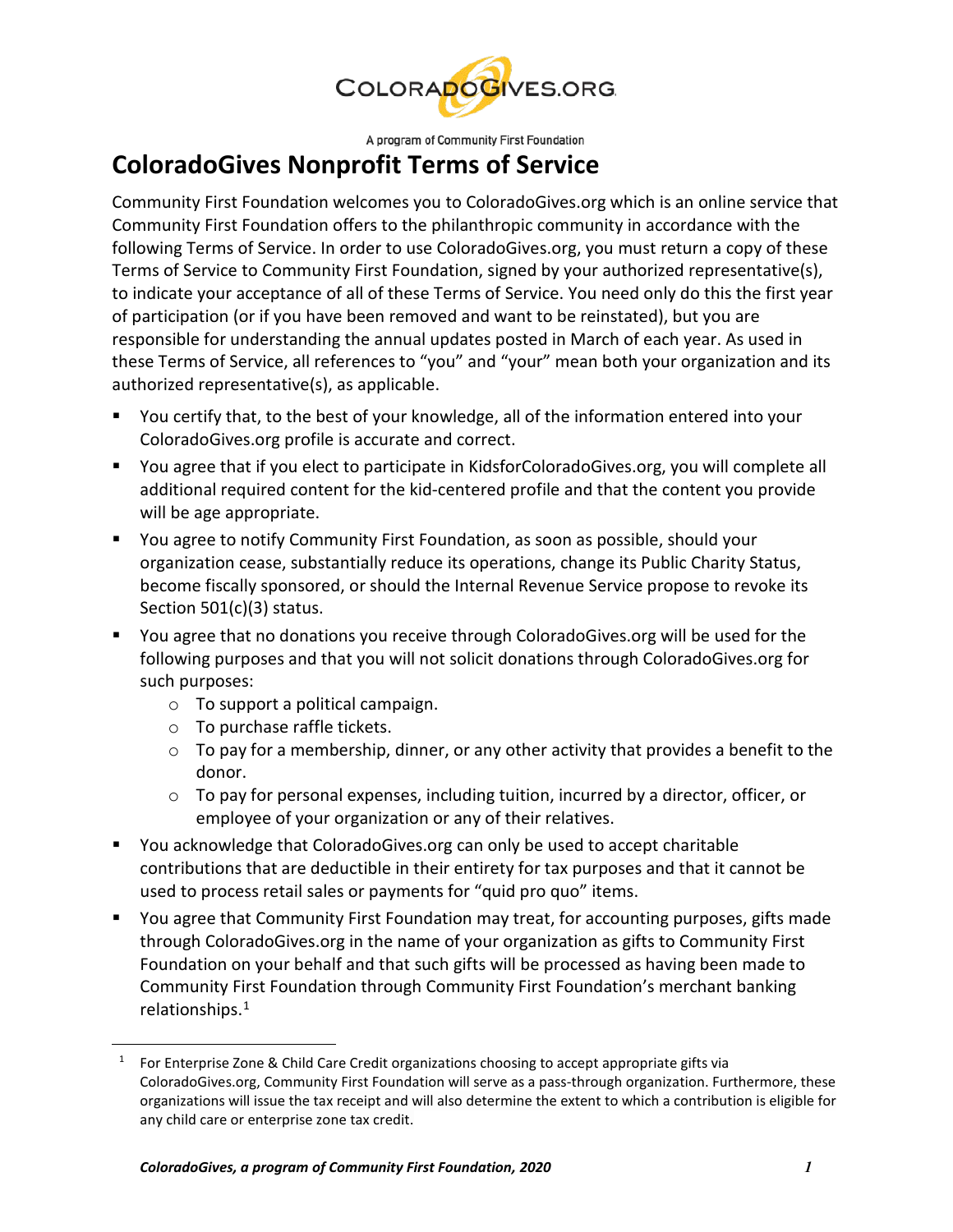- You acknowledge that you will have the ability to access all donor contact information once a donation has been processed, unless the donor has requested to remain anonymous.
- You acknowledge that Community First Foundation will make one disbursement to you each processing period of the total amount of the gifts made through ColoradoGives.org on your behalf.
- You acknowledge that Community First Foundation will make disbursements to the bank account your organization provides to us and that you are solely responsible for ensuring the proper account information has been provided.
- You acknowledge that Community First Foundation reserves the right to adjust donations as appropriate, and that Community First Foundation reserves the right to invoice you to recuperate any funds as necessary.
- You acknowledge that you are solely responsible for cultivating each donor and that Community First Foundation will not do so on your behalf.
- You agree to publicize your relationship with Community First Foundation in all appropriate media, including your annual report, website, newsletters, press releases and email communications, and to use the Community First Foundation, ColoradoGives, Colorado Gives Days and KidsforColoradoGives logos and trademarks when doing so. Community First Foundation grants you a revocable, royalty-free, and non-exclusive license to use its logos and trademarks solely for such purpose.
- You agree, if you engage in social media such as Facebook and Twitter, to use such social media in reasonable and appropriate ways to support ColoradoGives and to promote ColoradoGives.org.
- You agree that Community First Foundation may remove your profile from ColoradoGives.org in its sole discretion at any time.
- You agree to complete an annual update, to participate in user surveys (grant reports), and to use ColoradoGives.org in the spirit in which it was created; including being responsible for reviewing and complying with materials sent to you including, but not necessarily limited to, the electronic newsletter and disbursement emails.
- You understand that Community First Foundation will not sell donor information to any other organization. Donor information may be shared with the Regional Champion that your organization is associated with. Community First Foundation reserves the right to communicate with donors for purposes including but not limited to updating them on charities, noteworthy developments in philanthropy, or seeking feedback through surveys.
- You understand that you are solely responsible for reviewing and approving fundraising pages created through ColoradoGives.org for your support and that Community First Foundation has no responsibility for the content of such pages.
- You understand that ColoradoGives.org is a tool to allow individuals to donate to charities on their own initiative and that it is not intended as a vehicle to facilitate gifts that you have already solicited through other means.
- You agree that Community First Foundation may identify you by name and online donation results in various promotional materials in its sole discretion.
- You understand that Community First Foundation has the right to use for its own purposes all data entered into ColoradoGives.org for purposes that include, but may not be limited to, analyzing trends, understanding results, and assessing patterns.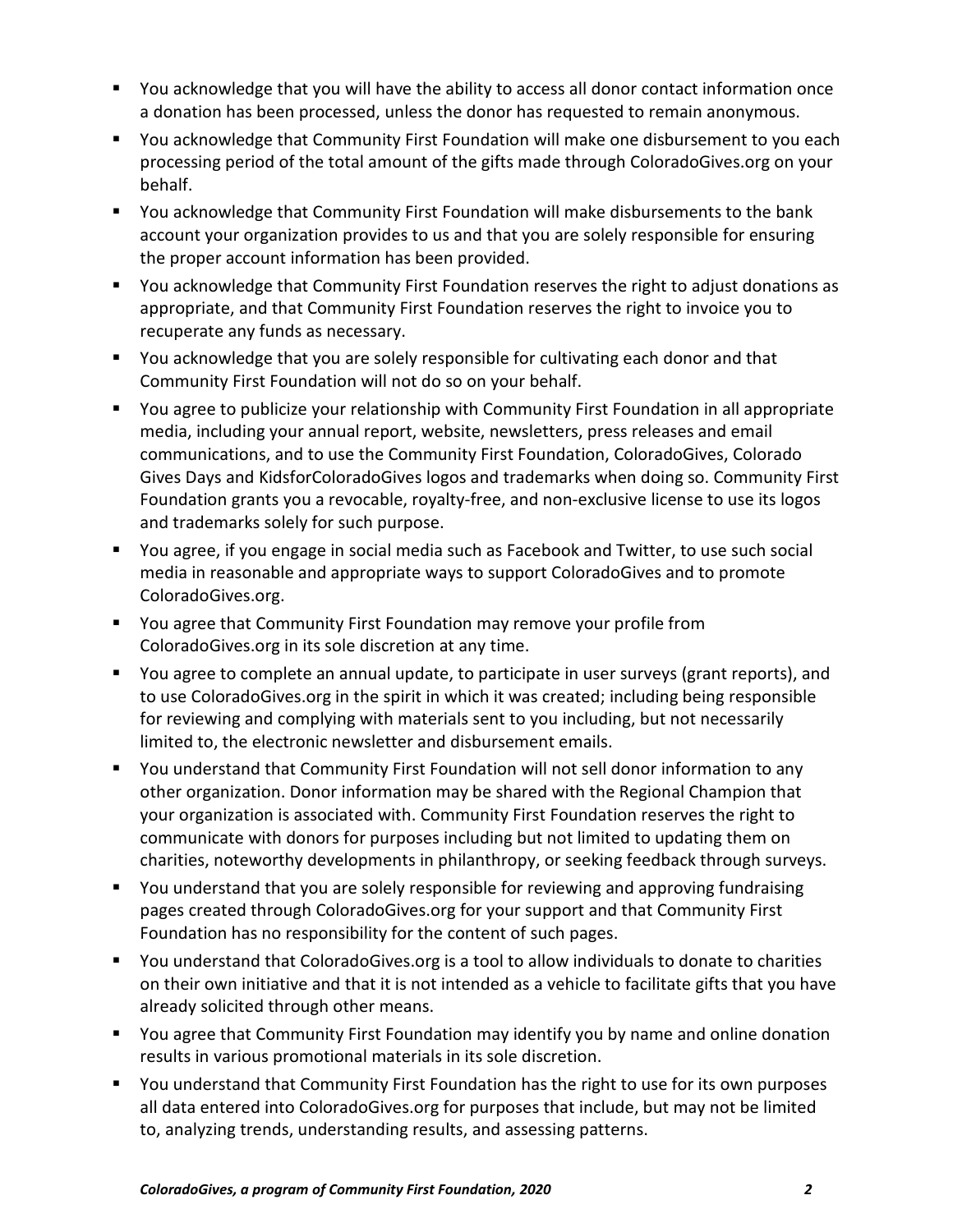- Community First Foundation will operate ColoradoGives.org and all associated activities in full compliance with all applicable laws, rules and regulations, it will not violate or infringe the rights of others. You agree that Community First Foundation has the right to delete from ColoradoGives.org, without notice to you except to the extent required by law, any material that is offensive or that is claimed to violate or infringe upon the intellectual property rights of others.
- You understand that Community First Foundation continually seeks ways to support organizations that participate in ColoradoGives.org, and that Community First Foundation may discontinue such support at any time.
- During 2020, Community First Foundation will subtract 2.0 percent from each donation for third-party processing fees.
- **EXP** Community First Foundation reserves the right to change these Nonprofit Terms of Service at any time in any respect without prior notice to you. You may review the most current version on ColoradoGives.org | Nonprofit Resources.